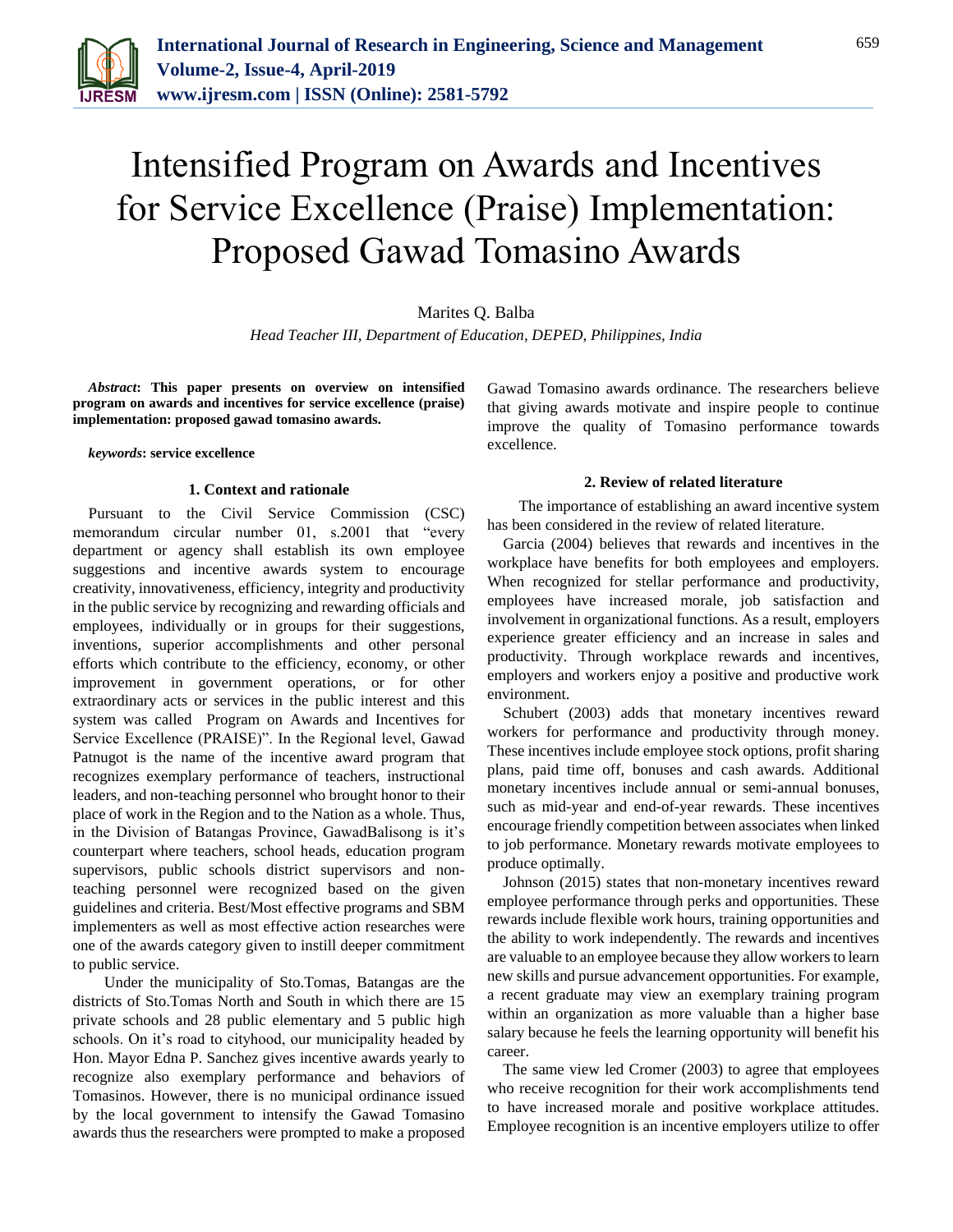

feedback and encouragement to employees. Employee recognition rewards include verbal praise, award ceremonies and public announcements for a job well done. Workplace recognition rewards occur frequently such as at the end of the day, week or at the conclusion of the sales month.

Along with this concern, De Leon (1997) points out that many employers offer rewards and incentives through employee assistance programs. These programs help workers maintain a balance between work and home life by supporting workers' mental and physical well-being. For example, many programs provide counseling services to help cope with stress, family issues and substance abuse. Employee assistance programs also offer discounts to join fitness centers to encourage an active and healthy lifestyle. Some programs help working parents find daycare and other activities for their children. The purpose of these programs is to support workers with their home responsibilities so they can remain focused on their jobs while they are at work. Small businesses can contract with an employee assistance firm to provide the services that workers need.

In particular, Millar et al (1995) reveals the 5 Reasons to use an employee incentive program specify the benefits of this practice. First is the "Mutual Employer/Employee Reward" -an employee incentive program instills a feeling of value to employees and in turn promotes motivation for employees to be more productive and committed to their work and the company. A business will reap the benefits of a more inspired, loyal employee…and as the employee's productivity peaks, the company's bottom line increases! Second, "Increased Motivation"-let's face it…it's not always easy to stay motivated all the time at work. Incentive programs give employees a reason to stay focused and productive. This also offers the opportunity to show your employees that your company cares about the acknowledgement of their achievements and their happiness.

Third, "Increased Company Morale"- there's no question that rewards, incentives and recognition make for a happier, more positive workplace environment. Employee incentive programs instill goal setting and increased employee focus and purpose; thus, are highly conducive for morale. It's been proven that employee incentive programs positively impact employee morale and decrease absenteeism and overall company costs. Fouth, "Increased Productivity"- incentive programs are a terrific way to encourage productivity among employees, as it helps them keep track of the goals they're working towards. With the promise of incentives and clearly defined goals and targets, employees will be more productive and more motivated!

Lasty, "Employee Loyalty"- while company loyalty is not something you can buy from your employees, incentives for consistent good work and productivity go a long way to help secure dedication and commitment from employees. Employee incentive programs show employees the company values and appreciates their hard work…this will in turn help to form an allegiance to the company. Affirming the value of an award incentive system,employee incentives can generate healthy competition between individuals or teams of employees within a company. If only a certain number of employees receives incentives based on individual or group performance, that can make everyone work harder, if the incentive is compelling enough. Concurrently, commission schemes, which are another type of incentive, can spur sales staff to work smarter and harder, because a significant portion of their pay depends on performance incentives.

# **3. Action research questions**

The researchers aim at developing a proposed Gawad Tomasino ordinance in support to Department of Education (DepEd) Sto.Tomas South district awards program.

Specifically, the researcher would like to answer the following research questions:

- What are the Gawad Tomasino Awards given in Sto. Tomas South District?
- How may the municipal government of Sto. Tomas Batangas support the Gawad Tomasino Awards of DepEd?
- How may the proposed municipal ordinance be described in terms of:
- Format & Style; and
- Content?

## **4. Proposed innovation, intervention and strategy**

This study establishes the standardized incentives and awards program in the municipality of Sto.Tomas, Batangas in which proposed Gawad Tomasino awards ordinance will be created for institutionalizing the guidelines, incentives and award title to be given to Tomasinos with exemplary performance and behavior. The scope of this research is the assessment of Gawad Tomasino Awards in Sto.Tomas South District and how can the local government of Sto.Tomas support the said program for successful implementation. This study aimed at producing a quality Gawad Tomasino awards ordinance.

## **5. Action research methods**

The participants of the study were the fifteen (15) school heads from elementary department, three (3) junior high school principals and one (1) senior high school principal of Sto.Tomas South District. Self-made questionnaires were distributed to them for the annual award program given anually and their perceived idea on how the municipal government of Sto.Tomas Batangas support the Gawad Tomasino awards for DepEd for successful implementation of it. The study employed the descriptive and developmental approach (Borg & Gall, 1989). Descriptive approach gives vivid description of the Gawad Tomasino awards in Sto.Tomas South district and developmental approach since the study aimed in proposing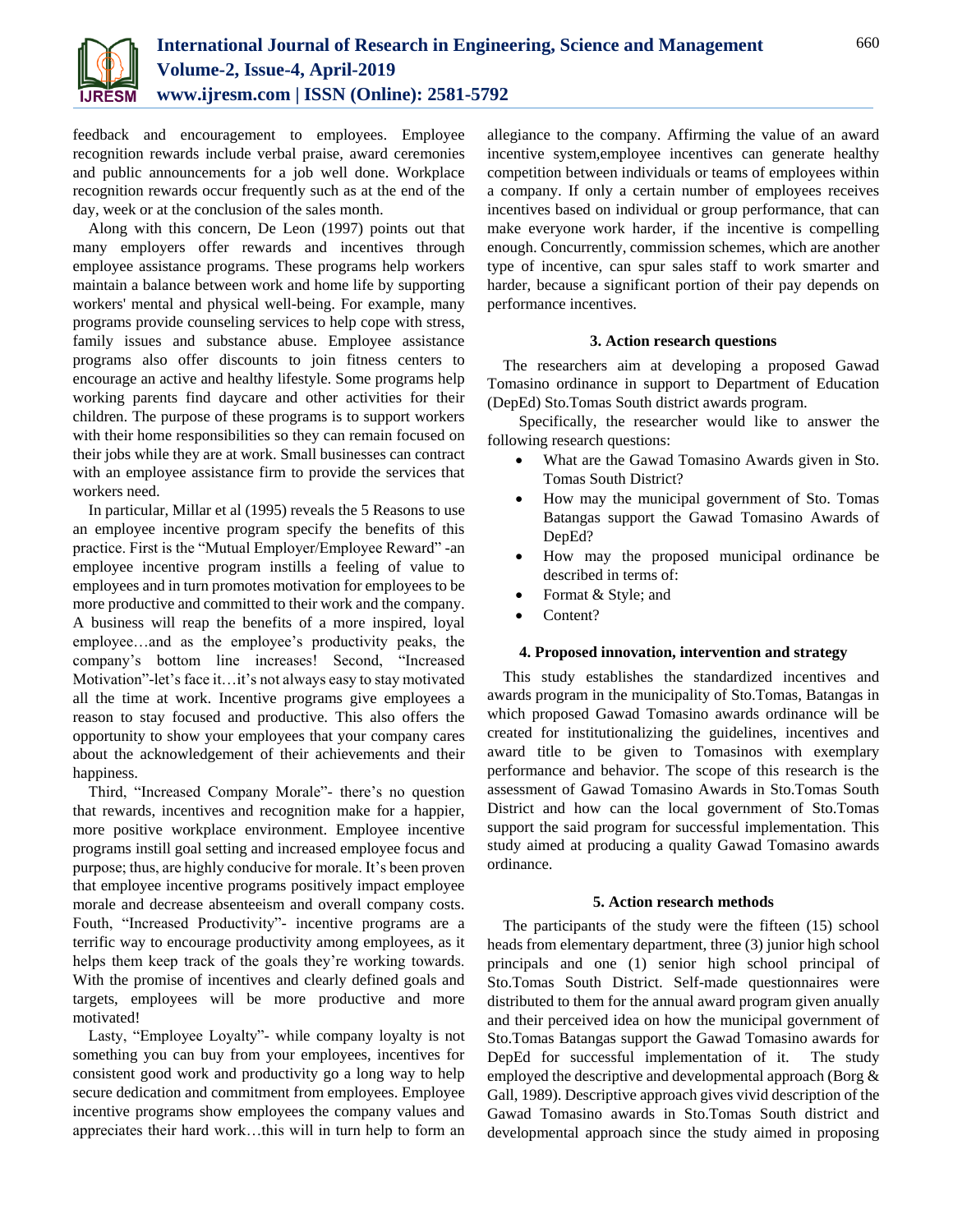

Gawad Tomasino awards ordinance. The researcher used the two (2) main instruments:

The documentary analysis on the Gawad Tomasino awards in Sto.tomas South district; and

 The research-made evaluation survey form for their perceived idea on how can the local government of Sto.Tomas support the Gawad Tomasino awards of the Department of education and further suggestions as to how to successfully implement the program with the support from the local government. For the review of the proposed municipal ordinance in terms of format and style and content, the questionnaire used the following rating scale:

| Table 1 |                       |                       |  |  |
|---------|-----------------------|-----------------------|--|--|
|         | Rating                |                       |  |  |
| Rating  | Verbal Interpretation | Weight Category Value |  |  |
| 5       | Excellent             | 95%-100%              |  |  |
|         | Very Good             | 90%-94%               |  |  |
| 3       | Good                  | 85%-89%               |  |  |
| 2       | Fair                  | 80%-84%               |  |  |
|         | Needs Improvement     | 75%-79%               |  |  |

The data on the Gawad Tomasino awards were taken from the nineteen (19) school heads of Sto.Tomas South District as well as their perceived idea on how the local government of Sto.Tomas Batangas can give support to the said award program for successful implementation of it. After which, the researcher retrieved the survey form and the results were tabulated, analyzed and interpreted with the comments and suggestions on the developed Gawad Tomasino ordinance.

The design of the Gawad Tomasino municipal ordinance followed three phases namely the input, throughput and output. The Input consists of the Gawad Tomasino Awards and perceived ideas on how can the local government of Sto.Tomas support the program of DepEd in Sto.Tomas South District taken from the nineteen (19) school heads. The Throughput consists of the process of writing the municipal ordinance in support to Deped's Gawad Tomasino Awards. The Output is the end product or the result of the input and thoughput variables producing a developed Gawad Tomasino ordinance. The figure also contains Feedback loop showing the relationship of the Input as bases of the Output that the study has produced.



Fig. 1. System Requirements, Burke Model (1997): An Adoption

| Table 2                          |                 |                 |  |  |
|----------------------------------|-----------------|-----------------|--|--|
|                                  | Work plan       |                 |  |  |
| Activity                         | Duration        |                 |  |  |
|                                  | From            | To              |  |  |
| Gathering literature             | June 3, 2017    | June 30, 2017   |  |  |
| Formulating objectives           |                 |                 |  |  |
| Analyzing and drafting           | July 1, 2017    | July 5, 2017    |  |  |
| literature                       |                 |                 |  |  |
| Drafting the introduction        | July 6, 2017    | July 7, 2017    |  |  |
| Identifying research design and  | July 8, 2017    | July 9, 2017    |  |  |
| methodology                      |                 |                 |  |  |
| Drafting and peer validation of  | July 10, 2017   | July 15, 2017   |  |  |
| questionnaire                    |                 |                 |  |  |
| Distribution and retrieval of    | July 16, 2017   | July 18, 2017   |  |  |
| questionnaire                    |                 |                 |  |  |
| Tallying and interpretation of   | July 19, 2017   | July 20, 2017   |  |  |
| responses                        |                 |                 |  |  |
| Drafting results and discussion  | July 21,2017    | July 25, 2017   |  |  |
| Drawing conclusions and          | July 26, 2017   | July 27, 2017   |  |  |
| writing the recommendation       |                 |                 |  |  |
| Finalizing the introduction,     | July 28, 2017   | July 31, 2017   |  |  |
| review of related literature,    |                 |                 |  |  |
| results and discussion,          |                 |                 |  |  |
| bibliography                     |                 |                 |  |  |
| Drafting the problem solving     | August 1, 2017  | August 5, 2017  |  |  |
| blueprint                        |                 |                 |  |  |
| Encoding and polishing the       | August 6, 2017  | August 11, 2017 |  |  |
| entire paper and peer validation |                 |                 |  |  |
| of the problem solving           |                 |                 |  |  |
| blueprint.                       |                 |                 |  |  |
| Submission of the action         | August 18, 2017 | August 30, 2017 |  |  |
| research to the division office  |                 |                 |  |  |
| and presentation to peers        |                 |                 |  |  |

| Table 3                                          |  |
|--------------------------------------------------|--|
| Timetable for the preparation of action research |  |
| <b>Target Dates</b>                              |  |
|                                                  |  |

| End of Project    | <b>First Draft</b> | <b>Final Report</b> |
|-------------------|--------------------|---------------------|
| September 1, 2017 | August 30, 2017    | September 1. $2017$ |

Г

| Table 4<br>Cost estimates            |                                 |  |  |
|--------------------------------------|---------------------------------|--|--|
| <b>Budget Item</b>                   | <b>Budget Requirement</b>       |  |  |
| *Bond paper for printing of survey   | reams x Php $200.00 = 4,000.00$ |  |  |
| questionnaires, research study and   |                                 |  |  |
| module                               | 60 pcs x Php $80.00 = 4,800.00$ |  |  |
| *Binding of module                   | 17 person X Php $60.00 =$       |  |  |
| *Food of the municipal head/officer- | 1.020.00                        |  |  |
| in-charge for the review of module   |                                 |  |  |
| *Ink for printing                    | 8 bottles X Php $295.00 =$      |  |  |
| *Transportation for the retrieval of | 2.360.00                        |  |  |
| survey questionnaires and review of  |                                 |  |  |
| module                               | Php 500.00                      |  |  |
| <b>TOTAL</b>                         | Php12,680.00                    |  |  |
|                                      |                                 |  |  |

Table 5

| Action plan            |                                     |             |  |  |
|------------------------|-------------------------------------|-------------|--|--|
| <b>Research Output</b> | Scheme of Dissemination             | Resources   |  |  |
|                        |                                     | Needed      |  |  |
| *The developed         | The Developed Gawad Tomasino        | Gawad       |  |  |
| Gawad Tomasino         | ordinance is an official document   | Tomasino    |  |  |
| ordinance in support   | support of the local government     | ordinance   |  |  |
| of local government    | to DepEd Sto.Tomas South            |             |  |  |
| to DepEd               | District which guidelines,          | Writing and |  |  |
| Sto.Tomas South        | incentive awards, committee and     | Printing    |  |  |
| District               | suggested activities were stated in | Materials   |  |  |
|                        | the said ordinance.                 |             |  |  |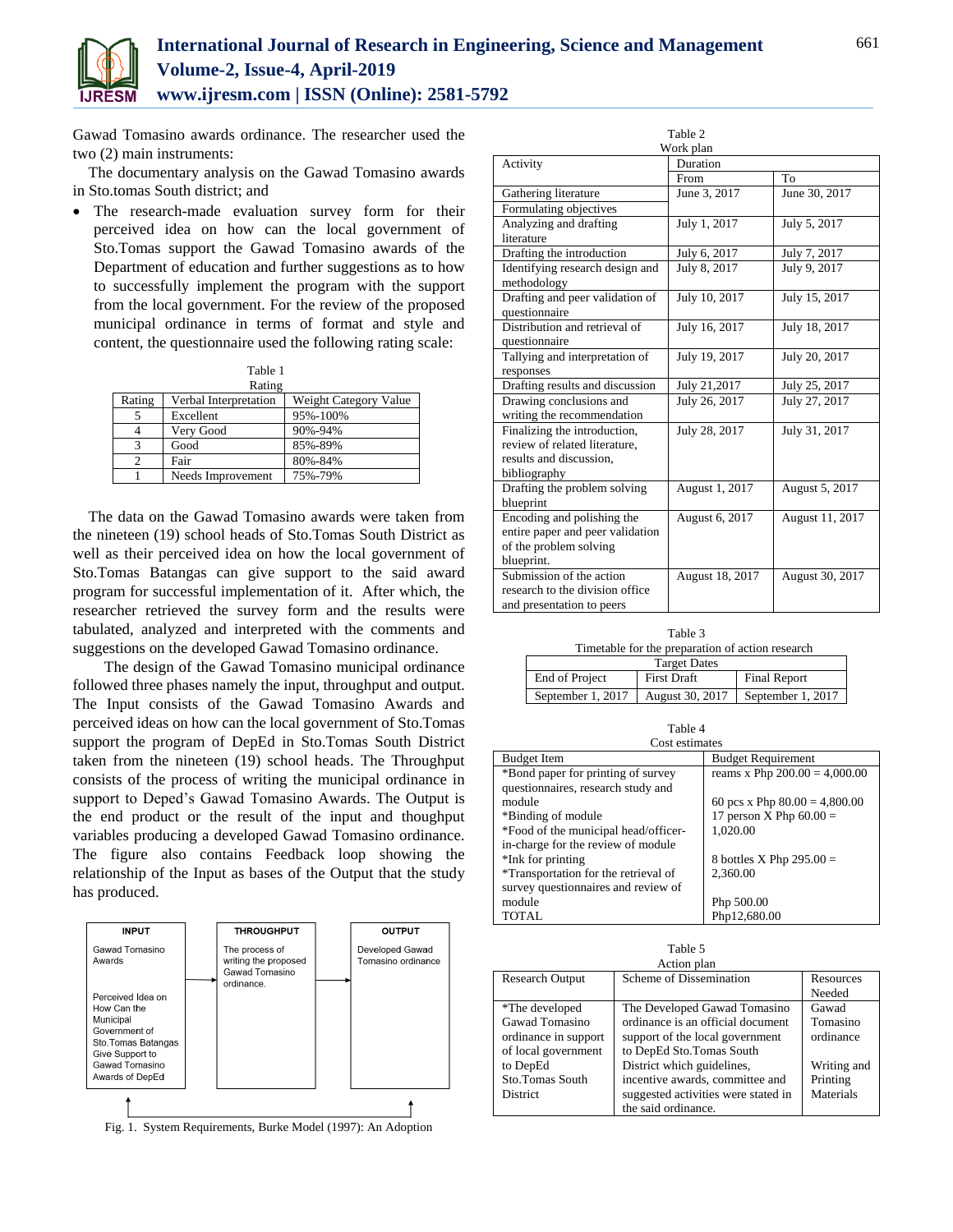

#### **6. Results and discussion**

The presentation of results covered three (3) areas: First, the Gawad Tomasino awards conducted by DepEd Sto.Tomas South District annually. Second, the survey form on the perceived support of the local government of Sto.Tomas Batangas to DepEd Tomasino awards and it's suggestions on how to continuously improve the implementation of the program and Lastly, the review of the school heads on the proposed municipal ordinance in terms of format and style and content.

For problem 1, the Gawad Tomasino Awards were Outstanding Teacher (Elementary and secondary), Outstanding ALS Mobile Teacher, Outstanding SPED Teacher (Elementary and Secondary), Outstanding Multigrade Teachers, Outstanding School Head, Outstanding Non-Teaching Personnel, Most Effective School Reading Program (Elementary and Secondary), Best SBM Implementer (Elementary and Secondary), Outstanding School Sports Program, Outstanding Campus Journalism Program, Most Effective Action Research, Most Effective School Brigada Eskwela Implementers and Most Effective Gulayan sa Paaralan.

The Gawad Tomasino Awards of DEPED Sto.Tomas South District

| No.            | <b>Awards Category</b>                                |
|----------------|-------------------------------------------------------|
|                | Outstanding Teacher (Elementary and Secondary)        |
| 2              | <b>Outstanding ALS Mobile Teacher</b>                 |
| 3              | Outstanding SPED teacher (Elementary and Secondary)   |
| $\overline{4}$ | <b>Outstanding Multigrade Teachers</b>                |
| 5              | <b>Outstanding School Head</b>                        |
| 6              | <b>Outstanding Non-Teaching Personnel</b>             |
| $\overline{7}$ | Most Effective School Reading Program (Elementary and |
|                | Secondary)                                            |
| 8              | Best SBM Implementer (Elementary and Secondary)       |
| 9              | <b>Outstanding School Sports Program</b>              |
| 10             | <b>Outstanding Campus Journalism Program</b>          |
| 11             | Most Effective Action Research                        |
| 12             | Most Effective School Brigada Eskwela Implementers    |
| 13             | Most Effective Gulayan sa Paaralan                    |

Table 7 Percieved Idea on DepEd Gawad Tomasino Awards Support of the Municipality of Sto.Tomas Batangas

| manneipant, or biotromas Datangas                        |    |      |
|----------------------------------------------------------|----|------|
| <b>Indicators</b>                                        | N  | $\%$ |
| Allocate Special Education Fund (SEF) Across Schools     |    | 5.26 |
| Gather and orient school heads and Gawad Tomasino        |    | 5.26 |
| awards committee on the possible LGU support             |    |      |
| Issue a municipal ordinance indicating the best possible | 17 | 8948 |
| LGU support on fundings, committee and guidelines to     |    |      |
| DepEd Sto.Tomas                                          |    |      |
| TOTAL                                                    |    |      |

The table above revealed that 17 out of 19 (89.49%) school heads believed on the issuance of a municipal ordinance from the local government is the best support that the Department of Education (DepEd) can expect from the municipality of Sto.Tomas, Batangas. For problem 3, in the preparation and development of the municipal ordinance for Gawad Tomasino awards, review was made by the nineteen school heads of Sto.Tomas South district in terms of format & style and content.

Comments and suggestions were given to further improve the designing of the material.

| . .<br>۹<br>×<br>٧ |  |
|--------------------|--|
|--------------------|--|

Evaluation by the School Heads of Sto.Tomas South District on the Proposed Municipal Ordinance in terms of Format & Style and Content

| School Head No.     | Format & Style |    | Content |    | Mean  |    |
|---------------------|----------------|----|---------|----|-------|----|
|                     | $\%$           | VI | $\%$    | VI | $\%$  | VI |
| 1                   | 87.78          | G  | 85.38   | G  | 90.23 | VG |
| $\overline{2}$      | 90.52          | VG | 90.52   | VG | 91.16 | VG |
| 3                   | 92.43          | VG | 92.43   | VG | 93.20 | VG |
| $\overline{4}$      | 95.83          | E  | 85.83   | G  | 92.85 | VG |
| 5                   | 86.36          | G  | 96.36   | E  | 90.26 | VG |
| 6                   | 92.31          | VG | 92.31   | VG | 91.43 | VG |
| 7                   | 93.45          | VG | 93.45   | VG | 94.43 | VG |
| 8                   | 92.43          | VG | 92.43   | VG | 92.57 | VG |
| 9                   | 87.21          | G  | 87.21   | G  | 90.09 | VG |
| 10                  | 92.10          | VG | 90.10   | VG | 90.66 | VG |
| 11                  | 90.11          | VG | 90.21   | VG | 91.03 | VG |
| 12                  | 92.32          | VG | 91.32   | VG | 92.17 | VG |
| 13                  | 90.34          | VG | 90.34   | VG | 91.32 | VG |
| 14                  | 90.42          | VG | 91.42   | VG | 90.29 | VG |
| 15                  | 91.23          | VG | 91.33   | VG | 92.82 | VG |
| 16                  | 90.12          | VG | 90.13   | VG | 92.21 | VG |
| 17                  | 92.31          | VG | 91.31   | VG | 91.76 | VG |
| 18                  | 92.32          | VG | 91.32   | VG | 92.17 | VG |
| 19                  | 90.34          | VG | 90.34   | VG | 91.32 | VG |
| Average of Relative | 91.01          | VG | 90.71   | VG | 91.67 | VG |
| Frequencies         |                |    |         |    |       |    |

LEGEND: Evaluation Rating Scale

Excellent (E): 95-100%; Very Good (VG): 90-94%; Good (G): 85-89%; Fair (F): 80-84%; Needs Improvement (NI): 75-79%

Table 8 shows the evaluation of the municipal ordinance for the DepEd Gawad Tomasino awards made by the school heads and principals in terms of format & style and content. In terms of the format and style of the municipal ordinance, majority of the school heads indicated that the ordinance is "Very Good" (91.01%) which followed consistent format and style. The content (90.71%) are "Very Good" which observed the proper order and complete information. The overall review of school heads on the developed municipal ordinance for DepEd Gawad Tomasino awards is (91.67%) "Very Good".

For comments and suggestions, the school heads in Sto.Tomas South district believed that the municipal ordinance is the best support that the local government unit which is the municipality of Sto.Tomas can give to the department's program on awards – GAWAD TOMASINO AWARDS and it is an answer to needs of making our agency award system standardized and aligned with the CSC PRAISE.

## **7. Conclusions and Recommendations**

The proposed municipal ordinance for DepEd's Gawad Tomasino awards is well-designed and tailored-fit to the needs of teachers and administrators of Sto.Tomas South district in the Department of Education in support to the Civil Service Commission's (CSC) mantra that every agency shall establish its own employee incentive awards system-PRAISE.